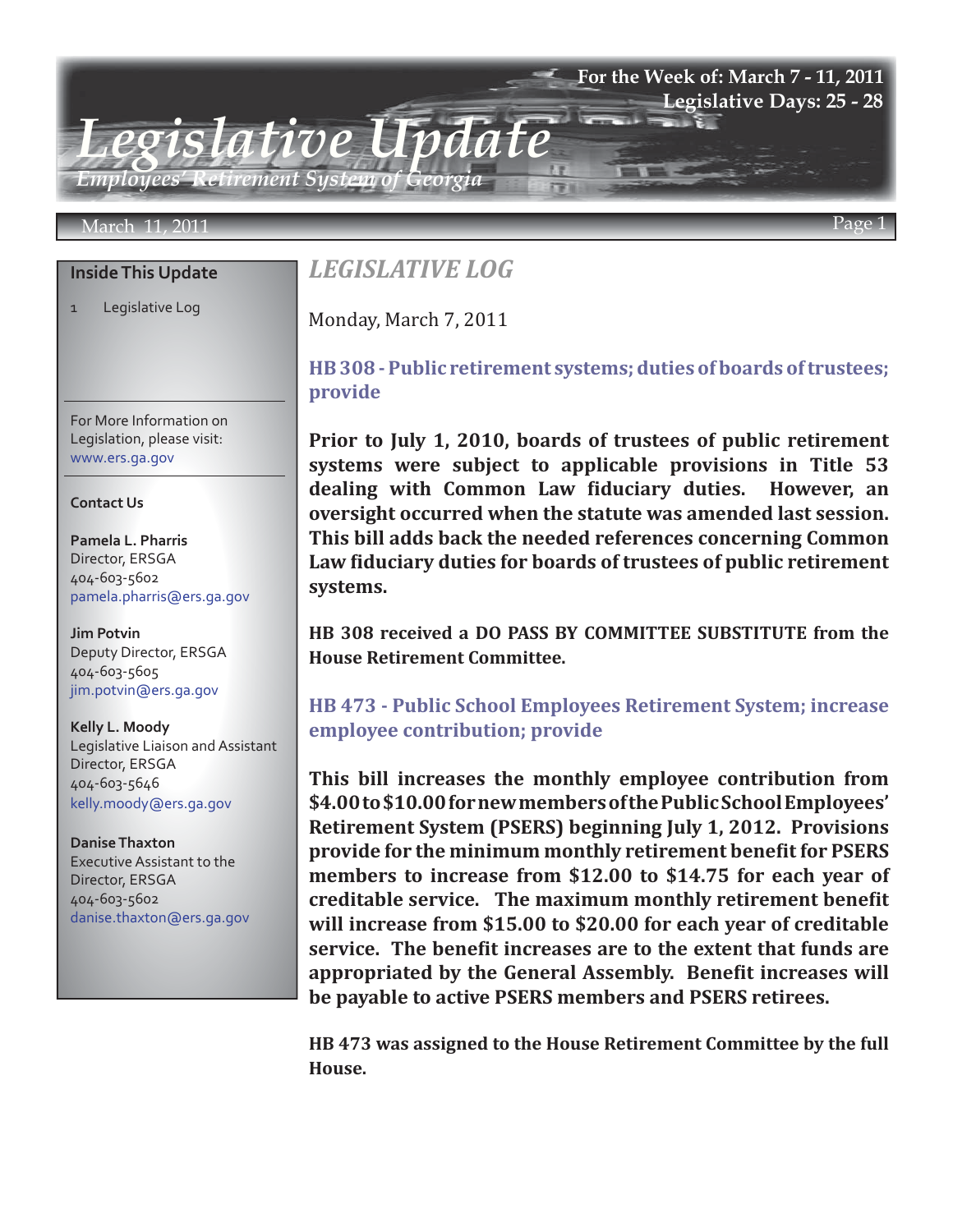# *LEGISLATIVE LOG - Continued*

Tuesday, March 8, 2011

**[HB 371 - Insurable interest; state entity; not fund life insurance on public officers or](http://www.legis.ga.gov/Legislation/20112012/111160.pdf)  employees; provide**

**This bill prevents any State or political subdivision of the State from having an insurable interest in its active or retired public employees or officers unless benefits are paid to a designated beneficiary or the member's estate.**

**HB 371 received a DO PASS from the House Insurance Property and Casualty Sub-Committee.**

Wednesday, March 9, 2011

**[HB 371 - Insurable interest; state entity; not fund life insurance on public officers or](http://www.legis.ga.gov/Legislation/20112012/111160.pdf)  employees; provide**

**This bill prevents any State or political subdivision of the State from having an insurable interest in its active or retired public employees or officers unless benefits are paid to a designated beneficiary or the member's estate.**

**HB 371 received a DO PASS from the House Insurance Committee.**

Thursday, March 10, 2011

**[HB 308 - Public retirement systems; duties of boards of trustees; provide](http://www.legis.ga.gov/Legislation/20112012/112431.pdf)**

**Prior to July 1, 2010, boards of trustees of public retirement systems were subject to applicable provisions in Title 53 dealing with Common Law fiduciary duties. However, an oversight occurred when the statute was amended last session. This bill adds back the needed references concerning Common Law fiduciary duties for boards of trustees of public retirement systems.**

**HB 308 received a DO PASS from the House Rules Committee and was placed on the House Debate Calendar for 3/11/11.**

Friday March 11, 2011

### **[HB 308 - Public retirement systems; duties of boards of trustees; provide](http://www.legis.ga.gov/Legislation/20112012/112431.pdf)**

**Prior to July 1, 2010, boards of trustees of public retirement systems were subject to applicable provisions in Title 53 dealing with Common Law fiduciary duties. However, an oversight occurred when the statute was amended last session. This bill adds back the needed references concerning Common Law fiduciary duties for boards of trustees of public retirement systems.**